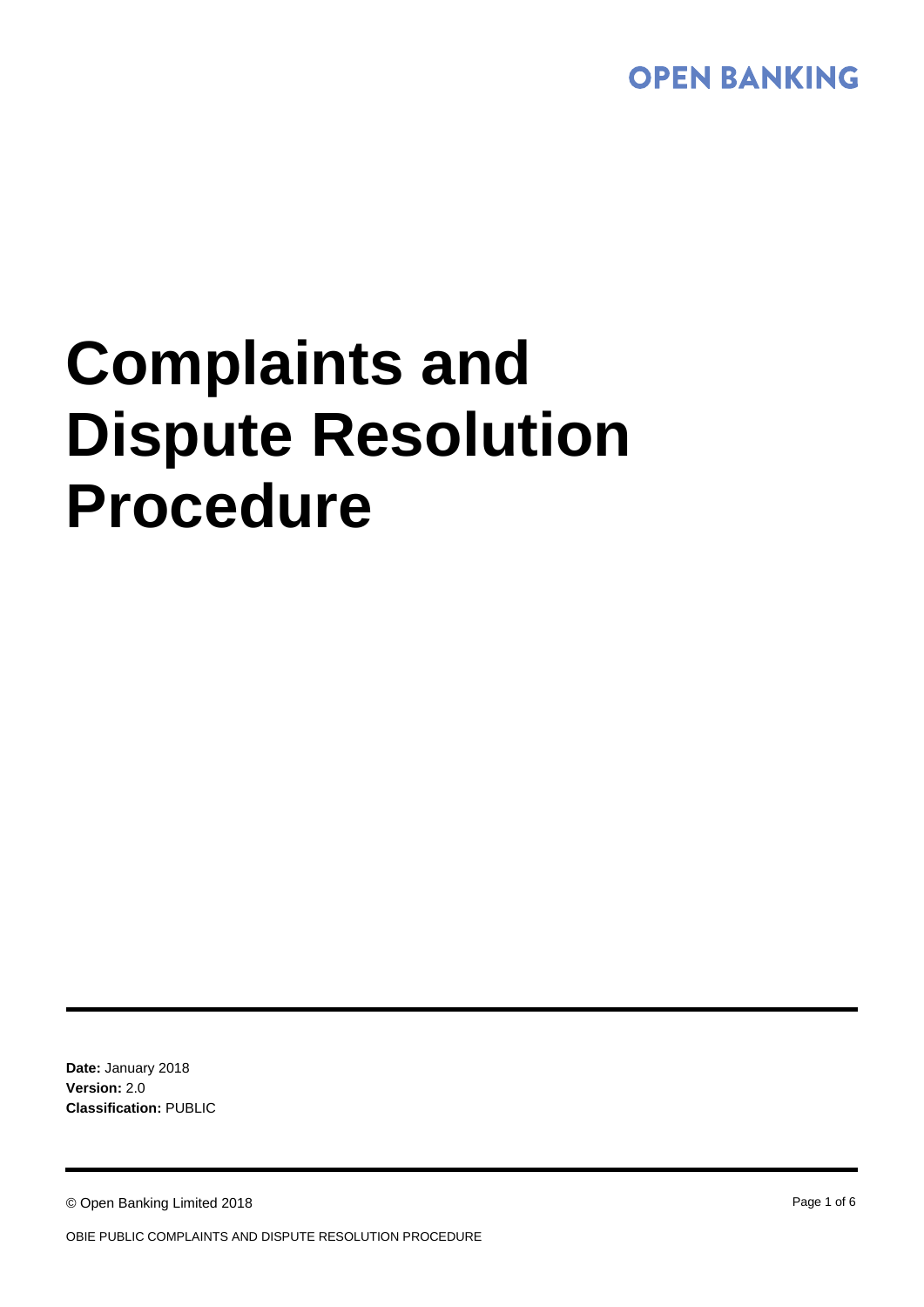# **OPEN BANKING**

# 1 **Interpretation**

Unless otherwise defined herein, all defined terms shall have the same meaning given to them in the Terms and Conditions or Open Data API Terms and Conditions (as appropriate).

### 2. **Application of Procedure**

2.1 The complaints and dispute resolution procedure set out herein (the "**Complaints and Dispute Resolution Procedure**") forms part of the Participation Conditions and is available to any entity who may have a Complaint (as defined below) against Open Banking provided that they have submitted their application for enrolment onto the Directory (a "**Complainant**").

# **3 Mandatory Nature of Procedure**

- 3.1 Except where the Participation Conditions expressly provide to the contrary, any question, dispute or difference which may arise concerning the creation, construction, meaning, validity or effect of any part of the Participation Conditions or breach of them, any other matter or dispute arising out of or in connection with the Participation Conditions, the proper operation of the Open Banking Services or the implementation of the CMA Order (a "**Complaint**") will be dealt with in accordance with the provisions of the Complaints and Dispute Resolution Procedure. Nothing in this Complaints and Dispute Resolution Procedure will prevent either Party from bringing legal action.
- 3.2 For the avoidance of doubt, this Complaints and Dispute Resolution Procedure only applies to Complaints any Complainant may have against Open Banking and does not apply for Complaints between or against Complainants.

# **4 Outline of procedure**

- 4.1 Any Complainant must first raise a Complaint with the Open Banking Service Desk by emailing [servicedesk@openbanking.org.uk.](mailto:servicedesk@openbanking.org.uk)
- 4.2 If, in the first instance, the Complaint is not resolved by the Open Banking Service Desk to the satisfaction of the Complainant, the Complainant and Open Banking (the "**Parties**") will make a good faith effort to resolve any Complaint as follows:
	- (a) in the second instance, the Complainant may at any time instruct the Open Banking Service Desk to refer the Complaint to the individuals or committee set up by Open Banking on a case by case basis to handle Complaints (the "**Complaints Resolution Committee**") in accordance with Clause 5;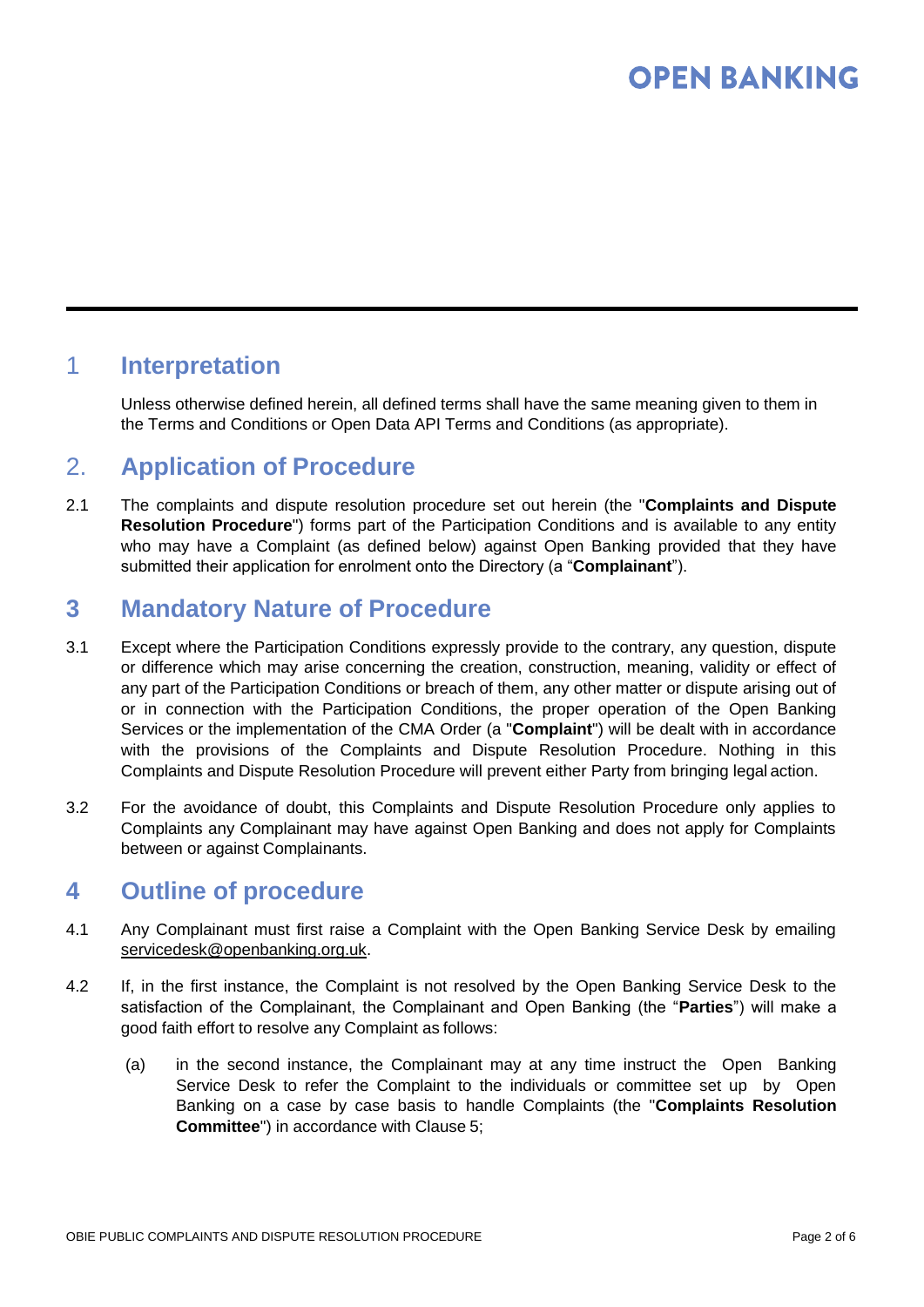- (b) in the third instance, if the Complainant is dissatisfied with the decision of the Complaints Resolution Committee, they may instruct the Open Banking Service Desk to refer the Complaint to the Implementation Trustee of Open Banking (as defined in the CMA Order) (the "**Trustee**") in accordance with Clause 6;
- (c) in the final instance, if the Complainant is dissatisfied with the decision of the Trustee in accordance with Clause 6, they may instruct the Open Banking Service Desk to refer the Complaint to third party determination in accordance with Clause 7.
- 4.3 Notwithstanding the procedure for dealing with Complaints set out herein, in circumstances where Open Banking considers it necessary in order to prevent a material impact on the operation of the Open Banking Ecosystem, Open Banking may make an interim determination in relation to any Complaint pending resolution of the Complaint either as a result of conclusion of the assessment of the Trustee pursuant to Clause 6, third party determination pursuant to Clause 7 or otherwise.

# **5 Complaints Resolution Committee Assessment**

- 5.1 This Clause 5 sets out the Complaints Resolution Committee procedure referred to in Clause 4.2(a).
- 5.2 If the Complaint is not resolved by the Open Banking Service Desk to the satisfaction of the Complainant, the Complainant may at any time elect to refer the Complaint to the Complaints Resolution Committee for assessment.
- 5.3 The Complaints Resolution Committee will be set up by Open Banking on a case by cases basis as soon as reasonably practicable given the nature of the Complaint and, in any event, no more than 15 Business Days from Open Banking receiving writing notice form the Complainant that they wish to escalate the Complaint to this stage.
- 5.4 Within five Business Days of the Complaints Resolution Committee being appointed the Parties will submit a written summary of the Complaint (the "**Complaint Summaries**") to the Complaints Resolution Committee and to each other Party.
- 5.5 The assessment and decision of the Complaints Resolution Committee will take up to five Business Days from the submission of the Complaint Summaries to the Complaints Resolution Committee to be communicated back to the Complainant.
- 5.6 In circumstances where it is necessary in order to prevent a material impact on the operation of the Open Banking Services the time periods in this Clause 5 can be shortened accordingly.
- 5.7 Subject to Clause 5.6, the Parties may agree to extend any of the time periods in this Clause 5.
- 5.8 Unless otherwise agreed in writing all discussions connected with the Complaint will be conducted in confidence and without prejudice to the rights of the Parties (or any other Party) in any future proceedings.
- 5.9 The costs of the assessment including the Complaints Resolution Committee's expenses (but excluding the Parties' own costs, which will be borne by the Party incurring those costs) will be borne equally by the Parties except (and to the extent) otherwise agreed in writing.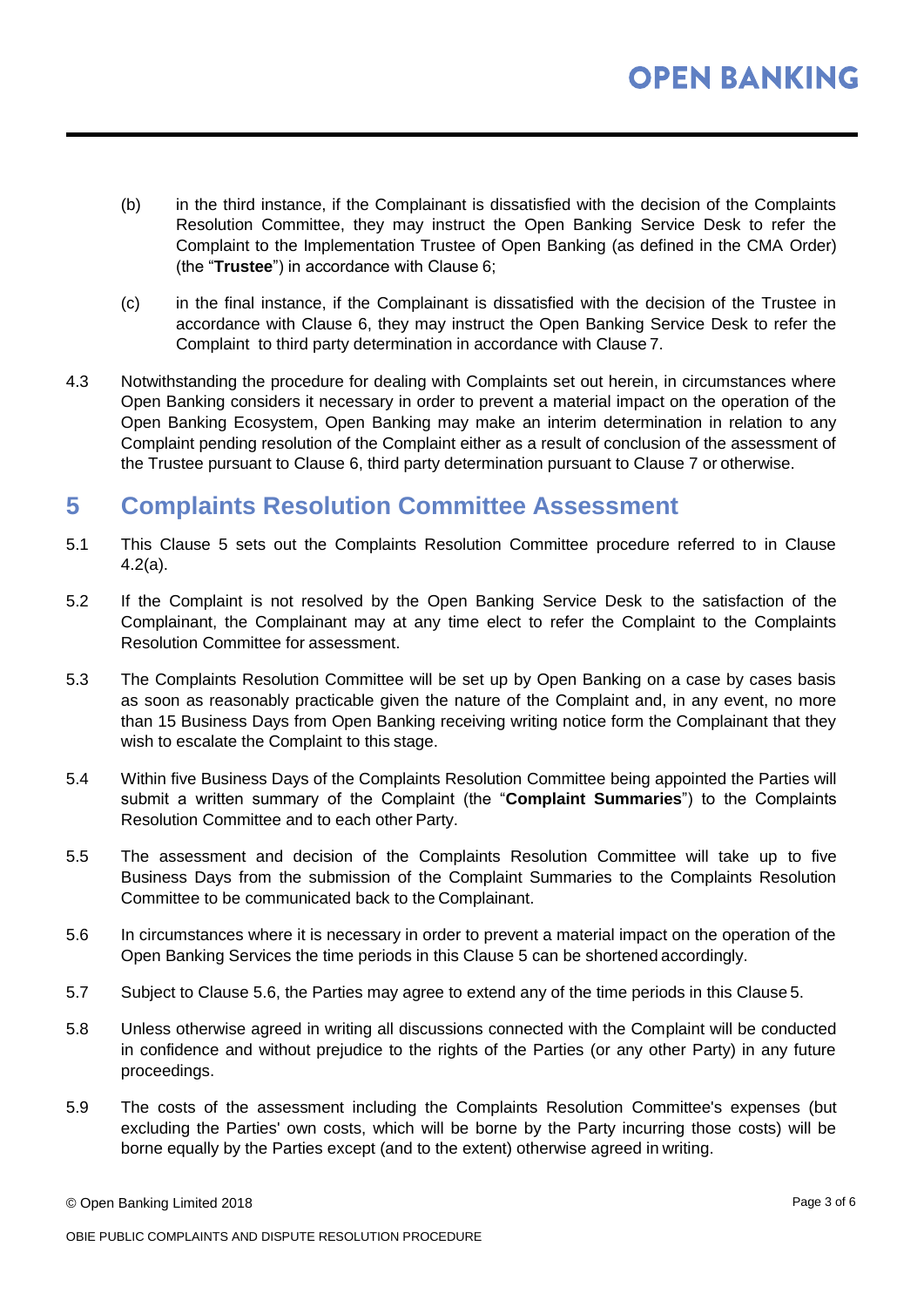- 5.10 The Complaints Resolution Committee shall have the right to direct that the costs are borne by the Parties in different proportions, including wholly by one Party in its discretion. In making its direction under this Clause 5.10, the Complaints Resolution Committee shall determine which Party should reasonably bear the costs and, in doing so, may give consideration to the relative resources of the Parties and the outcome of the Complaint.
- 5.11 If the Complainant is dissatisfied with any direction of the Complaints Resolution Committee in accordance with Clause 5.10, they may refer the decision on costs to third party determination in accordance with Clause 7. For the avoidance of doubt, if the Complainant is dissatisfied with any other decision of the Complaints Resolution Committee, they must follow the procedure set out in Clause 6.

#### **6 Trustee Assessment**

- 6.1 This Clause 6 sets out the Trustee assessment procedure referred to in Clause 4.2(b).
- 6.2 If the Complainant is dissatisfied with the decision of the Complaints Resolution Committee, any Complaint will next be referred to the Trustee for assessment on the same terms of reference for the assessment using the Complaint Summaries.
- 6.3 The assessment and decision of the Trustee will take up to five Business Days from the submission of the Complaint Summaries to the Trustee to be communicated back to the Complainant.
- 6.4 In circumstances where it is necessary in order to prevent a material impact on the operation of the Open Banking Services the time periods in this Clause 6 can be shortened accordingly.
- 6.5 Subject to Clause 6., the Parties may agree to extend any of the time periods in this Clause 6.
- 6.6 Unless otherwise agreed in writing all discussions connected with the Complaint will be conducted in confidence and without prejudice to the rights of the Parties (or any other Party) in any future proceedings.
- 6.7 The costs of the assessment including the Trustee's expenses but excluding the Parties' own costs, which will be borne by the Party incurring those costs) will be borne equally by the Parties except (and to the extent) otherwise agreed in writing.
- 6.8 The Trustee shall have the right to direct that the costs are borne by the Parties in different proportions, including wholly by one Party in its discretion. In making their direction under this Clause 6.8, the Trustee shall determine which Party should reasonably bear the costs and, in doing so, may give consideration to the relative resources of the Parties and the outcome of the Complaint.
- 6.9 If the Complainant is dissatisfied with any direction of the Trustee in accordance with Clause 6.8, they may refer the decision on costs to third party determination in accordance with Clause 7.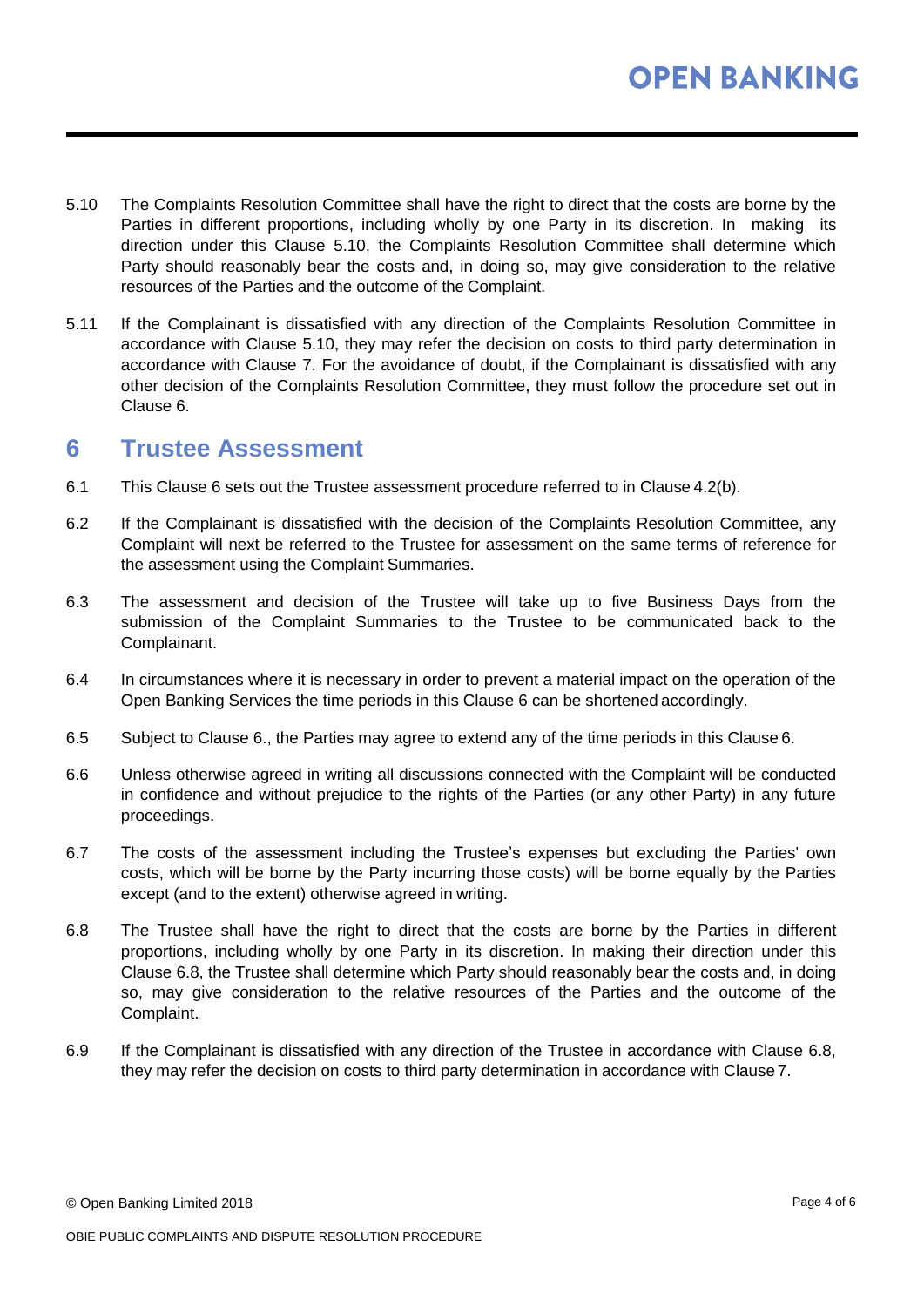# **7 Third party determination**

- 7.1 This Clause 7 sets out the third party determination assessment procedure referred to in Clause 4.2(c).
- 7.2 If the Complainant is dissatisfied with the decision of the Trustee, any Complaint will next be referred to third party determination for assessment on the same terms of reference for the assessment.
- 7.3 Where a Complaint is to be referred to third party determination, the Parties will agree a suitably qualified third party with appropriate expertise relevant to the Complaint (or, if the Parties so agree, a panel of three suitably qualified third parties with appropriate expertise relevant to the Complaint) (such third party or such panel of third parties, as appropriate, being the "**Referee**") within ten Business Days of the Complaint being escalated to this stage by the Complainant ("**Referee Appointment Period**"). If the chosen Referee does not accept his appointment within two Business Days of request, the Parties will agree the identity of an alternative Referee within a further five Business Days.
- 7.4 If the Parties fail to agree the identity of:
	- (a) the Referee within the Referee Appointment Period; or
	- (b) (if relevant) an alternative Referee within the further five Business Days referred to in Clause 7.3,

the Parties will apply to the Centre for Effective Dispute Resolution (CEDR) to select a Referee.

- 7.5 The Parties will jointly appoint the Referee and will during the Referee Appointment Period agree in good faith and acting reasonably their terms of reference including whether the Referee will act as expert or arbitrator. The terms of reference to the Referee will direct the Referee to deliver their determination within forty Business Days after the submission of the written reports referred to in Clause 7.6 ("**Referee Determination Period**").
- 7.6 Within ten Business Days of the Referee accepting his appointment ("**Referee Report Period**"), each Party will submit a written report on the Complaint to the Referee and to each other Party. Each Party will afford the Referee all assistance and additional information as the Referee reasonably requires enabling the Referee to consider the Complaint. The Parties acknowledge and agree that the Referee may conduct the resolution of the Complaint as the Referee sees fit, including examination of records, interviewing personnel and/or hearing oral evidence.
- 7.7 In circumstances where it is necessary in order to prevent a material impact on the operation of the Open Banking Services the time periods in this Clause 7 can be shortened accordingly.
- 7.8 Subject to Clause 7.7, the Parties may agree to extend any of the time periods in this Clause 7.
- 7.9 The costs of the Referee's determination (including the Referee's fees and expenses and the Parties' own costs and expenses) will be borne as the Referee directs. The Referee shall determine which Party should reasonably bear the costs and, in doing so, may give consideration to the relative resources of the Parties and the outcome of the Complaint.. In the absence of such